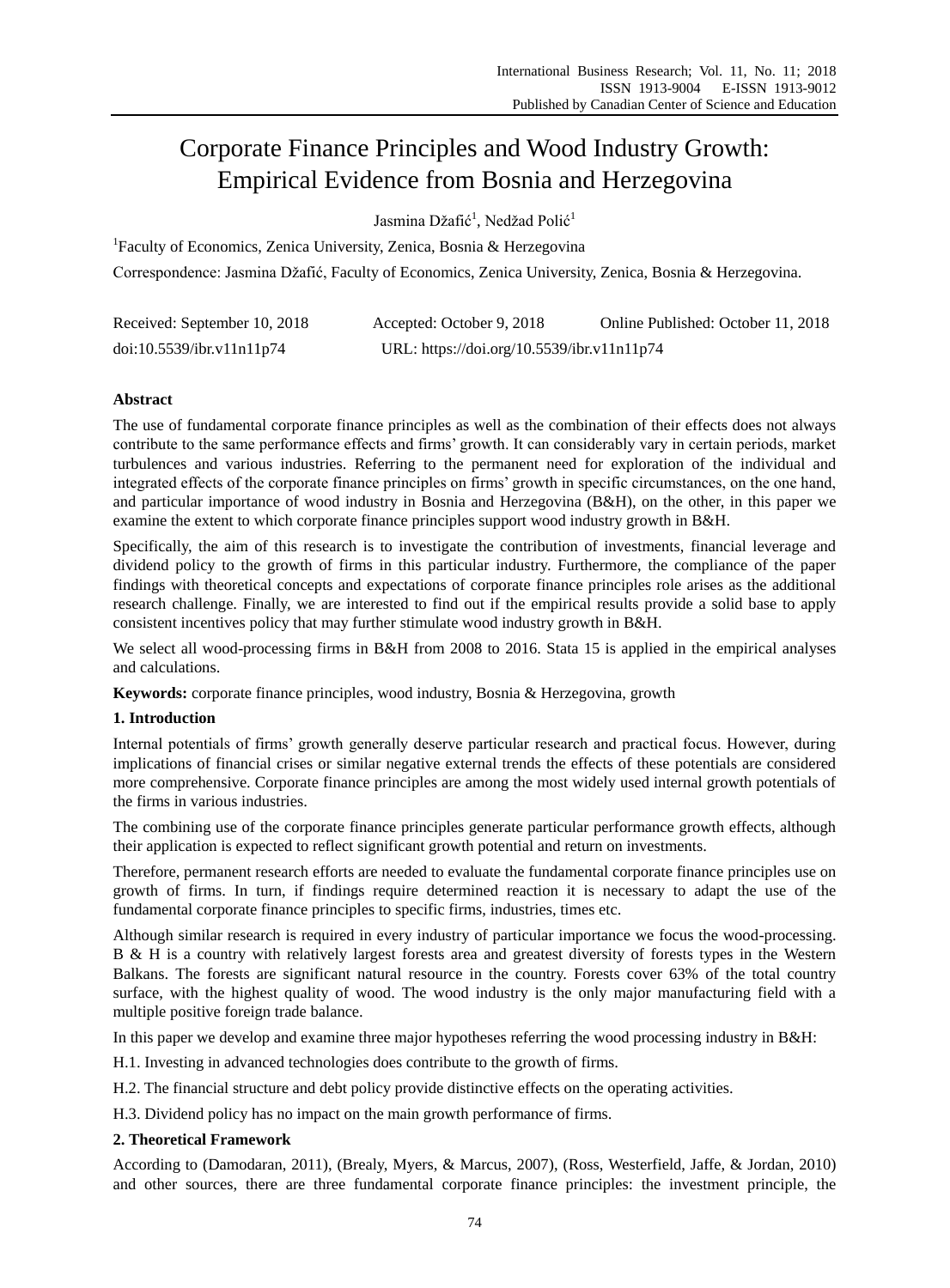financing principle, and the dividend principle. Investment principle is closely related to the firm investment portfolio able to provide business' goals in the long term. Thus, the ultimate effects of capital budgeting process combined with the activities that are carried out by applying the other two principles should provide the potential for long-term firms' growth.

Researches that have resulted in setting the traditional theory suggest that managers, acting in the best interests of owners, i.e. trying to maximize their wealth, undertake such projects to generate positive net present value. Accordingly, the traditional theory predicts a positive correlation between capital expenditures and future returns on the investement.

The Agency Theory, (Jensen & Meckling, 1976), suggests that agency costs may arise when managers and owners support conflicting interests. Sometimes managers conduct investment projects with dubious outcomes. Accordingly, the hypothesis of Agency Theory suggests not always positive correlation between capital expenditures and future returns. In addition to agency theory, Echevarria (Echevarria, 1998) emphasizes other factors that can lead to investment failures, such as unexpected changes in market conditions in the context of consumer preference changes, ultimately threatening the opportunities for growth.

The use of the financing principle refers to firms' financial structure optimization. It seems obvious that value and growth are not only determined by the investments itself. The combination of external and internal financial sources used plays special role too. While this seems simple, significant theoretical discussions have developed theoretical principles on whether the firms' capital structure does impact the growth. Distinctive theories, as a result of seminal papers in the domain of financing principle, are: Traditional theory of capital structure, Modigliani and Miller's Capital Structure Theories, The pecking orders theory etc.

By looking into theories, one may conclude that some are mutually exclusive in certain segments, while others are complementary and not surprisingly the extent and ways of their application depend on circumstances in which firms do businesses. Apart from that, the effectiveness of their application differs among the various fields of operation, firm size, property structure, internal performance etc.

Similar to previously described two corporate finance principles, researches across history have generated the different theories about dividend principle, such as: Theory of the Dividend Payment Preference, Dividend-Irrelevance Theory, Models of Tax and Clients' Effects, Dividends Clientele Models. Each theory explains the policy of earnings share between the owners and reinvestment purposes with specific factors determining that policy.

Contrary to the theoretical fundamentals, latest knowledge and best practices, some deviations from the application of the corporate finance principles even in sophisticated firms are recently identified. Innovative policies arise due to many motives in the domain of investments, financial structure or dividend payments, and even the lack of financial literacy of decision makers (Adomako, Danso, & Damoah, 2016) (Greenspan, 2002) (Drexler, Fischer, & Schoar, 2014).

#### **3. Review of Previous Research**

Theoretical affirmation of the corporate finance principles knowledge and understanding of the practical need to adapt these principles in different times and circumstances of business operations; have contributed to a significant number of researches in this area. Previous empirical results on the association between capital expenditures and corporate earnings as potential indicators for firm growth are not conclusive. On the one hand, researchers have documented a positive relation between capital expenditures and current corporate earnings (Callen, Livnat, & Rayan, 1998) (Lev & Thiagaranjan, 1993). On the other hand, the association between current capital expenditures and future earnings is less conclusive.

In addition Kim (Kim, 2001) finds that "winner" firms exhibit positive while "loser" firms exhibit negative correlation between capital expenditures and future earnings. When "losers" are excluded from the sample, Kim finds that capital expenditures generally provide positive information about future earnings.

In attempts to extend knowledge of financial leverage, firm growth and financial strength some authors (Beia & Wijewardana, 2012) identify a positive rather than negative relationship between financial leverage and firm growth.

When considering the impact of the capital structure on the firm's growth, it is worth mentioning that the researchers (Antoni & Chinaemerem, 2012) examined the impact of capital structure on the financial performance of Nigerian firms over a period of 7 years, i.e. from 2004. to 2010. They have revealed that capital structure represented by the debt ratio has a significant negative impact on the firms' financial performance. This is in line with the conclusions of researchers (Soumadi & Hayajneh, 2012), who examined public firms.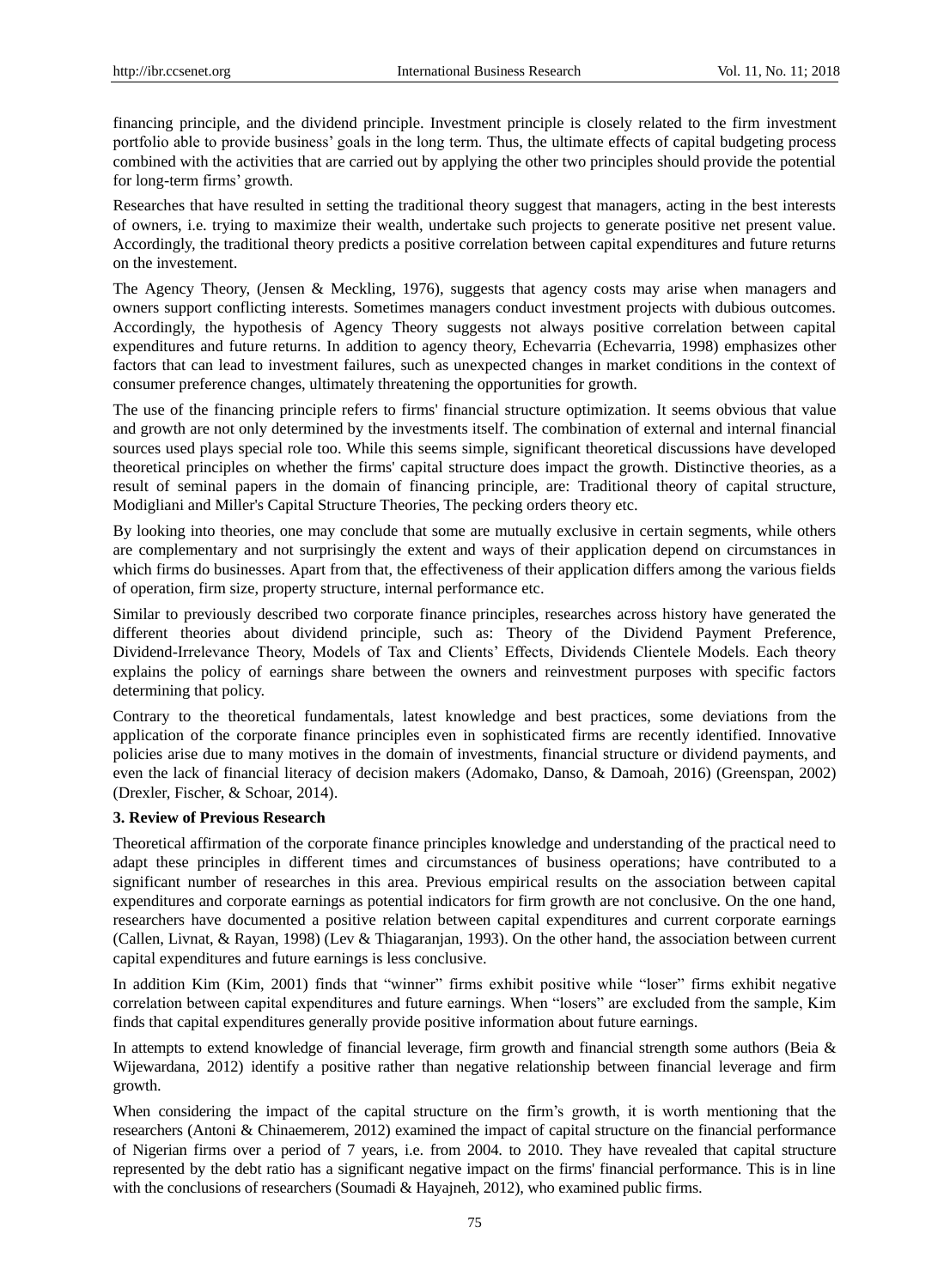On the other hand, the results of a similar study, (Ebaid- El-Said, 2009) in Egypt have indicated weak influence of the capital structure on the firms' financial performance while hypothesis of the positive impact of capital structure on firm performance could not be rejected in some other papers (Salehi & Moradi, 2015), (Fosu, 2013). Also, the results of a recent research about the impact of financial leverage on the firms' growth in Romania (Anton, 2016) undoubtedly point out importance of the integral approach to the principles of corporate finance.

Considering dividend principle, there are more researches which have been conducted for developed capital markets. Nevertheless, an interesting finding for the purpose of this overview is the case of non-listed firms on the African stock exchange in Cameroon. Django & Tsapi (Django & Tsapi, 2013) have investigated the determinants of dividend distribution for unlisted firms in Cameroon. They have revealed that shareholding concentration, the investment level and the total debt affect the frequency of dividend distribution negatively. At the same time, profitability plays a key role on dividend distribution.

In addition, exploring the dividend policy and performance of firms in 34 emerging market countries during 17 years, researchers (Abor & Bokpin, 2010) have revealed profitable firms significantly supporting higher dividend payout compared to those relatively well-developed firms supporting weak dividend payment policy. Furthermore, recent 20 year long research of the dividend policy determinants in Indian firms (Labhane & Mahakud, 2016), illuminates larger, more profitable, mature and high-solvency firms with higher dividend payments ratio, while those with higher investment opportunities, greater financial leverage and greater business risk exhibit lower dividends payout ratio.

Similar conclusions are drawn for dividend policies for firms in Greece (Patra, Poshakwale, & Ow-Yong, 2012), where the size, profitability and liquidity increase the likelihood of dividend payments, while investment opportunities, leverage and business risk reduce the probability of dividend payments. Finally, a comprehensive survey of 17.000 firms in 33 countries over the 20 years period (Fatemi & Bildik, 2012) examining patterns in dividend policy across the globe, have demonstrated a significant decrease in the firm's willingness to pay dividends.

When it comes to growth measures, Delmar (Delmar, 2007) emphasizes five-year, three-year and one-year periods as the most commonly used, depending on whether the goal is to examine growth opportunities in the short or long term. The choice of absolute or relative growth is especially important for the relationship between size and anything correlated with size and growth. Absolute measures are more frequently used for measuring the growth of smaller firms, while relative measures are used in case of larger ones. However, the most commonly used proportional growth measures are logarithmic values. By using logarithmic values, econometric results are less exposed to the problem of heteroskedasticity. In addition, the measurement of absolute measures can lead to different results, which is in line with other researches (Almus, 2002), (Stepherd & Wiklund, 2009).

Examining alternative proxies for firm's growth estimates Mamudar (Majmudar, 2013) points out two groups of empirical proxies used in econometric models: market measures and measures based on the financial statements. The author points out that market measures are only available for listed firms while measures based on the financial statements are very practical for unlisted firms.

The research results of growth determinants (Aggarwal, 2015) show the necessity to consider size, age, profitability, solvency, leverage and nature of industry. Anderson & Yoshihiro (Anderson & Yoshihiro, 2013) emphasize the importance of control variables, and when explaining firm's growth, they recommend use of firm's size, age and industry as control variables.

This brief overview of the researches presents more than a sufficient basis for consistent research of integral investment, financing structure and dividend policy impacts in various industries and specific times. In this regard, the text to follow should be considered as an attempt for a further contribution to this research field.

## **4. Methodology of the Empirical Research and Discussion of the Results**

## *4.1 Sample and Data*

This research was carried out by using data for a total of 431 firms in Bosnia and Herzegovina whose core business is wood-processing and which were operating permanently from 2008 till 2016. Data from the financial statements in both Entities in Bosnia and Herzegovina are provided by the Financial Information Agency (for Federacija Bosna i Hercegovina) and the Bottom of Form LRC BIS - Business Intelligence System (for Republika Srpska.)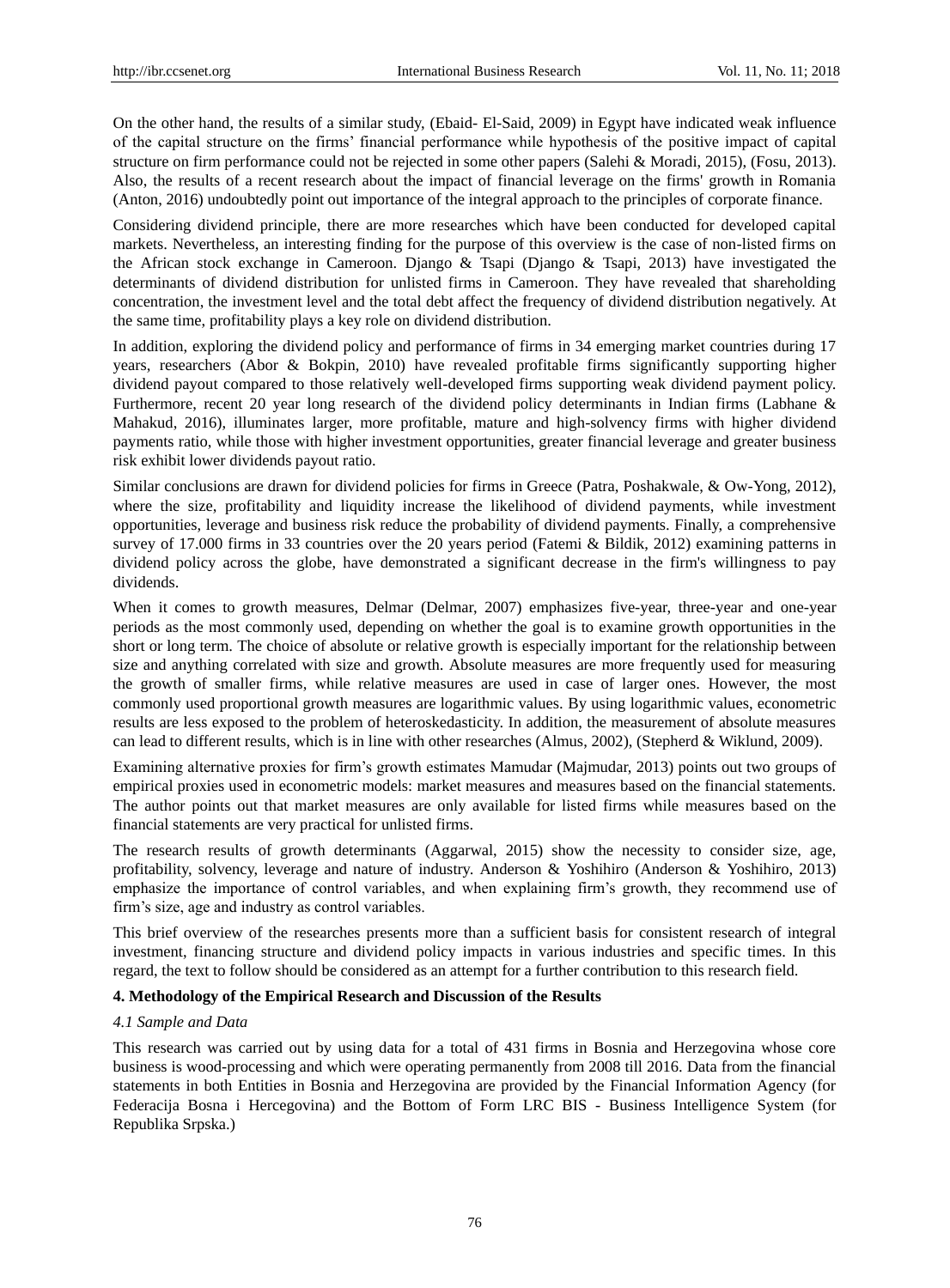|             | <b>ENTITY</b> |           |              |
|-------------|---------------|-----------|--------------|
| <b>SIZE</b> | FBiH          | <b>RS</b> | <b>TOTAL</b> |
| Small       | 190           | $-$       | 367          |
| Medium      | 22            | 35        | 57           |
| Large       |               |           |              |
| TOTAL       | 215           | 216       | $\sim$<br>43 |

#### Table 1. Number of firms by size and entity

*Note.* Fib= Federacija Bosna i Hercegovina; RS= Republika Srpska.

The total number of observations is 1.433 due to logarithmic data use as they comprise only non-negative values of individual variables. Data are structured as a panel providing 9-year time-series for the same firms.

## *4.2 Description of the Variables*

Considering the main purpose of this research, the dependent variable is firm growth whereas the key independent variables are the investments, financial leverage and dividend policy. Functional forms of variable indicators are logarithmic and ratios values. Namely, growth variable of firms (logarithmic value of sales revenue), investments variable (logarithmic value of fixed assets difference), variable of financial leverage (logarithmic value of total debt and ratio of indebtedness), dividend policy variable (logarithmic values of dividends paid). The choice of logarithmic values use is obvious as we cover firms of three different size types.

In addition to the abovementioned structural variables, the model also deploys several control variables. These are: current assets (represented by logarithmic values of current assets), profitability (separating firms that generated profit and those with a negative result), entity origin (to display differences between firms from two entities of Bosnia and Herzegovina), financial crises influence, as we have option to identify side effect of the financial crises, firm size, to identify differences in variations between three sizes categories (large, middle and small). The table below (Table 2) provides the summary of the variables descriptive statistics.

| Table 2. Descriptive statistics for variables used in the regression model |  |  |  |
|----------------------------------------------------------------------------|--|--|--|
|                                                                            |  |  |  |

| Variable    | <b>Obs</b> | Mean      | Std. Dev. | Min       | Max      |
|-------------|------------|-----------|-----------|-----------|----------|
| LogINC      | 3.608      | 12.54204  | 2.185961  | 1.386294  | 17.28267 |
| LogFA       | 3.776      | 11.63386  | 2.233333  | . 6931472 | 16.42772 |
| LogTD       | 3.715      | 11.99468  | 1.806081  | 2.564949  | 17.19261 |
| <b>IND</b>  | 3.719      | 14.29827  | 95.71989  |           | 1000     |
| LogDiv      | 1.627      | 9.381254  | 3.636415  |           | 16.1057  |
| LogCA       | 3.732      | 12.30076  | 1.508058  |           | 17.03258 |
| <b>PRFT</b> | 3.879      | . 7076566 | . 4548979 |           |          |
| <b>FED</b>  | 3.879      | .4988399  | .5000631  |           |          |
| FinCr       | 3.879      | .4444444  | .4969681  |           |          |
| <b>MDDL</b> | 3.879      | . 1322506 | .3388067  |           |          |
| LRG         | 3.879      | .0162413  | . 1264185 |           |          |

*4.3 Econometric Model*

The following equation contains related model specification structure.

 $LogINC_{it} = \beta_0 + \beta_1 * LogFA_{it} + \beta_2 * LogTD_{it} + \beta_3 * IND_{it} + \beta_4 * LogDiv_{it} + \beta_5 * LogCA_{it} + \beta_6 * PRFT_t +$  $\beta_7 * FED + \beta_8 * FinCr + \beta_9 * MDDL + \beta_{10} * LRG + e_i + u_{it}.$  (1)

LogFA: logarithmic values of fixed assets

LogTD: logarithmic values of total debts

IND: ratio of indebtedness

LogDiv: logarithmic value of dividends

LogCA: logarithmic value of current assets

PRFT: profitability

FED: Federation (Entity)

FinCr: financial crisis

MDDL: middle enterprises

LRG: large enterprises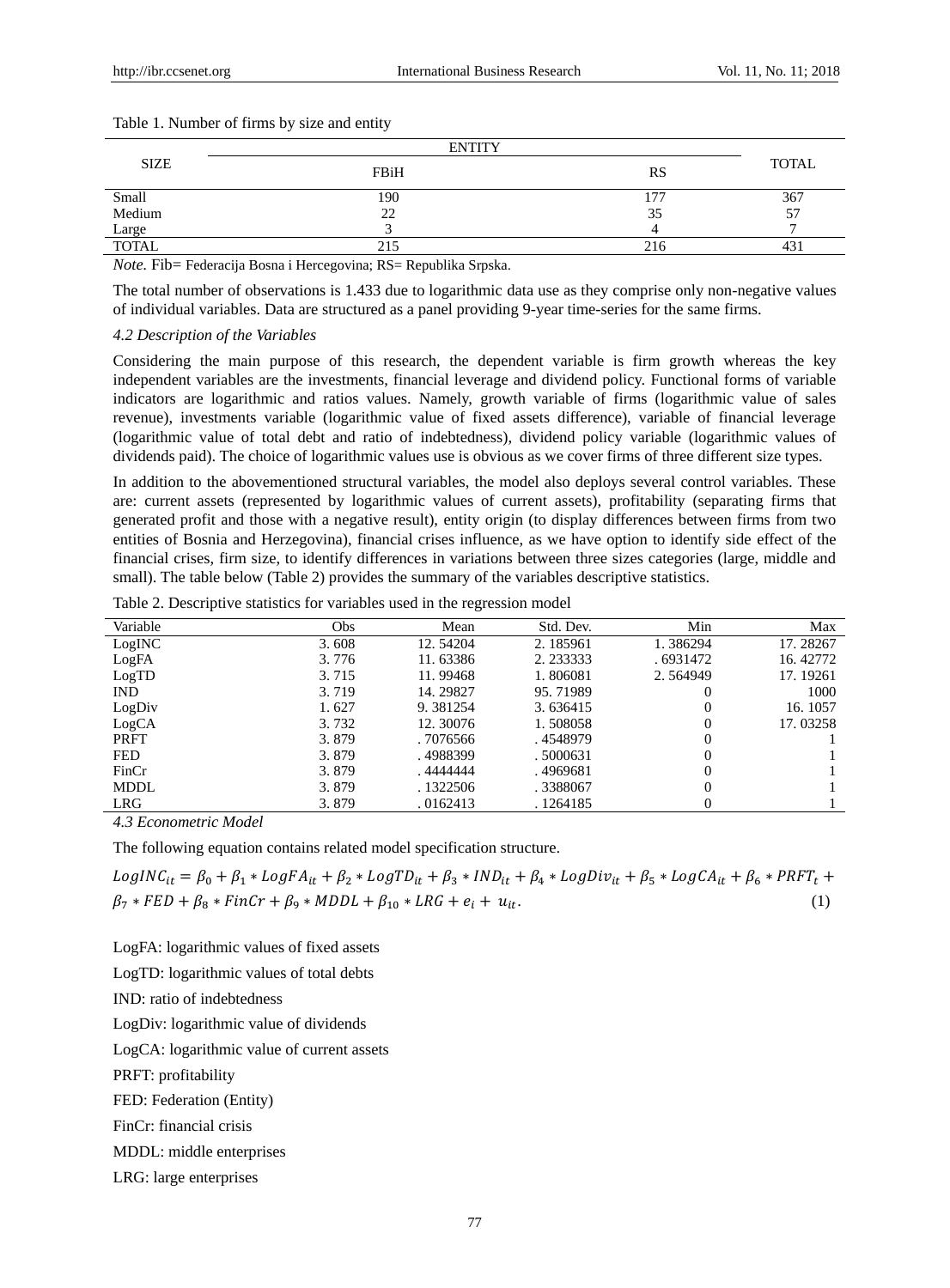$\Gamma$ 

i: number of observations

t: number of years from 2008 to 2016.

*4.4 Model Estimations, Results and Quality*

In order to proceed with the findings discussion we present some of the comments related to the model quality. Regarding the type of the panel regression model, Hausman test provides evidence against fixed effect model use. In addition, all interactions that relate critical variances of the model with size or entity-origin effect provide no evidence of significance. Corresponding F-test reveals that list of interactive variables is no relevant for the model. Therefore, only structural and control variables are applied in the model.

Model explains around 23,6% of the within variations, 53,5% of the between variations and almost 42,5% of the overall variations what turns out to be the model with significant explanatory power.

| Random-effects GLS regression |                         | Number of orbs $= 1.433$ |                |                                 |                    |            |  |
|-------------------------------|-------------------------|--------------------------|----------------|---------------------------------|--------------------|------------|--|
| Group variable: ID            |                         |                          |                | Number of groups $=$ 393        |                    |            |  |
| $R-sq$ :                      |                         |                          | Ops per group: |                                 |                    |            |  |
| within $= 0.2357$             |                         |                          | $min = 1$      |                                 |                    |            |  |
| between $= 0.5351$            |                         |                          | $avg = 3.6$    |                                 |                    |            |  |
| overall = $0.4245$            |                         |                          | $max = 8$      |                                 |                    |            |  |
|                               |                         |                          |                | Wald $\text{chi2}(10) = 795.28$ |                    |            |  |
| $corr(u_i, X) = 0$ (assumed)  |                         |                          |                | $Prob > chi2 = 0.0000$          |                    |            |  |
|                               |                         |                          |                |                                 |                    |            |  |
| LogINC                        | Coef.                   | Std. Err                 | Z              | p > lz                          | 95% Conf. Interval |            |  |
|                               |                         |                          |                |                                 |                    |            |  |
| LogFA                         | .2142854                | .0254795                 | 8.41           | 0.000                           | . 1643464          | .2642243   |  |
| LogTD                         | .0490863                | .0407047                 | 1.21           | 0.228                           | (.0306935)         | .1288661   |  |
| <b>IND</b>                    | .0075948                | .0011654                 | 6.52           | 0.000                           | .0053107           | .0098788   |  |
| LogDiv                        | .0178879                | .0136346                 | 1.31           | 0.190                           | (.0088354)         | .0446111   |  |
| LogCA                         | .5754513                | .0522497                 | 11.01          | 0.000                           | .4730438           | . 6778587  |  |
| <b>PRFT</b>                   | .8185909                | .1276688                 | 6.41           | 0.000                           | .5683647           | 1.068817   |  |
| <b>FED</b>                    | .3816852                | .122085                  | 3.13           | 0.002                           | .1424029           | .6209675   |  |
| FinCr                         | (.260113)               | .0852575                 | (3.05)         | 0.002                           | (.4272343)         | (.0929917) |  |
| <b>MDDL</b>                   | .3215496                | .1611537                 | 2.00           | 0.064                           | .0056943           | .637405    |  |
| <b>LRG</b>                    | .4572564                | .4090223                 | 1.12           | 0.264                           | (.3444127)         | 1.258925   |  |
| cons                          | 1.50019                 | .4804666                 | 3.12           | 0.002                           | .558493            | 2.441888   |  |
| sigma u                       | .75413707               |                          |                |                                 |                    |            |  |
| sigma_e                       | 1.4827648               |                          |                |                                 |                    |            |  |
|                               | . 20551433              |                          |                |                                 |                    | (fraction) |  |
| rho                           | of variance due to u_i) |                          |                |                                 |                    |            |  |

Table 4. Random effect model regression output

Heteroscedasticity, as expected, is of no concern due to the data structure. When performing regression with robust standard error as general remedy for this assumption, regression output is pretty the same as the standard procedure. Also, no serial correlation has been identified with respect to residuals. The findings of the model exhibit reduced predictive power only, except for the influence of investments on income growth generation. This finding provides solid base for incentives policy. All parameters are linear while independent nature of the repressor's value is provided (data are structured as time-series). There is no perfect correlation between them (Table 3 below) while correlation between residuals and regressors close to zero.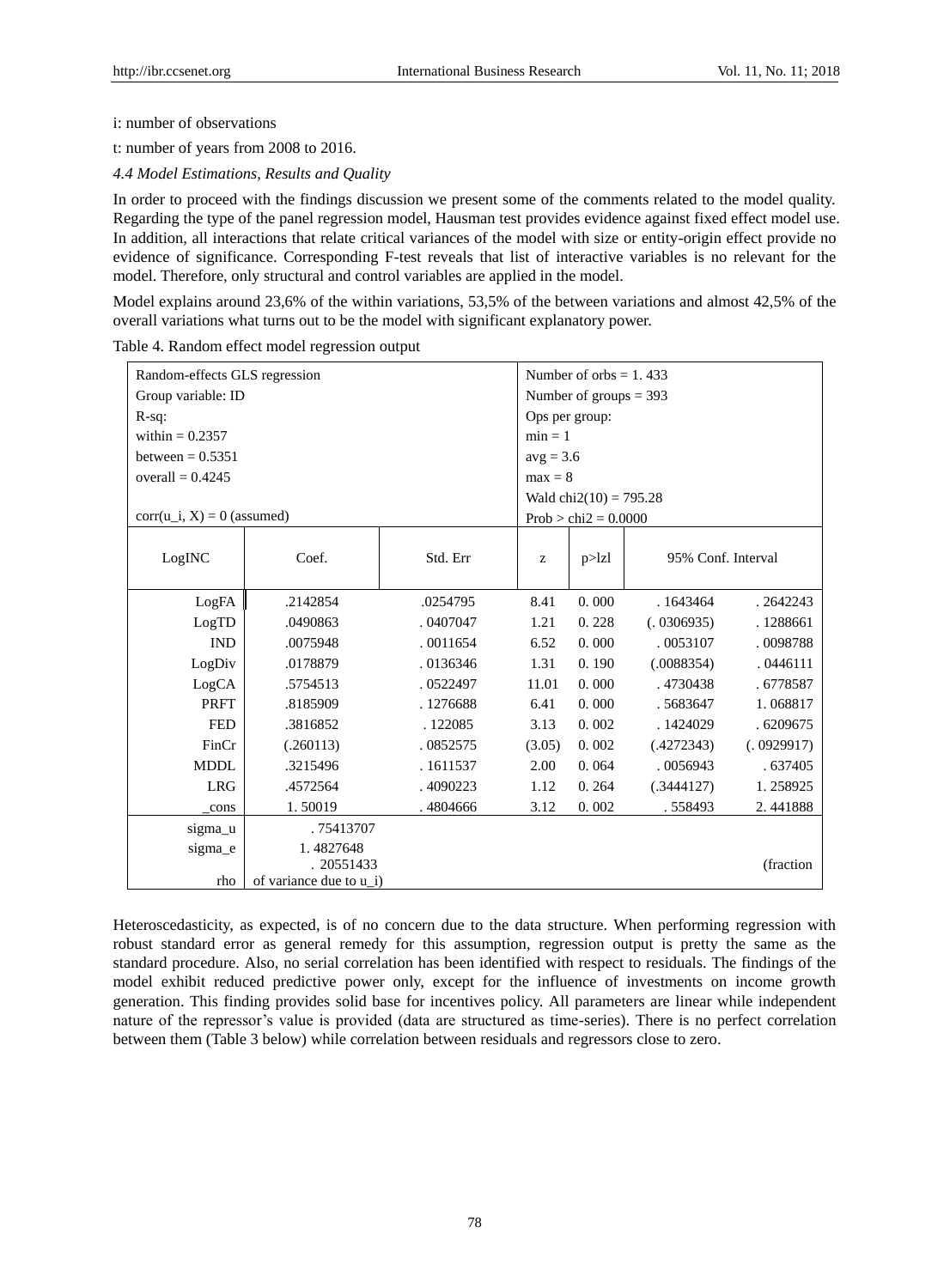| Variable    | LogFA    | LogTD    | <b>IND</b> | LogDiv   | LogCA    | PRFT   | Ent      | FinCr    | <b>MDDL</b> | <b>LRG</b> | Residual |
|-------------|----------|----------|------------|----------|----------|--------|----------|----------|-------------|------------|----------|
| LogFA       | 1.0000   |          |            |          |          |        |          |          |             |            |          |
| LogTD       | 0.5108   | 1.0000   |            |          |          |        |          |          |             |            |          |
| <b>IND</b>  | (0.0917) | (0.0234) | 1.0000     |          |          |        |          |          |             |            |          |
| LogDiv      | 0.1450   | 0.1352   | 0.0513     | 1.0000   |          |        |          |          |             |            |          |
| LogCA       | 0.4974   | 0.6496   | (0.2003)   | 0.2233   | 1.0000   |        |          |          |             |            |          |
| PRFT        | 0.1609   | 0.1437   | (0.0138)   | 0.0920   | 0.2579   | 1.0000 |          |          |             |            |          |
| Ent         | 0.0985   | 0.0965   | (0.1495)   | (0.3707) | 0.0208   | 0.0495 | 1.0000   |          |             |            |          |
| FinCr       | (0.0776) | (0.1182) | 0.0569     | (0.0688) | (0.0715) | 0.0536 | (0.0000) | 1.0000   |             |            |          |
| <b>MDDL</b> | 0.1731   | 0.1558   | (0.0097)   | 0.1590   | 0.2613   | 0.1137 | (0.0881) | 0.0000   | 1.0000      |            |          |
| LRG         | 0.1449   | 0.1556   | 0.0218     | 0.1020   | 0.1617   | 0.0467 | (0.0181) | (0.0000) | 0.0502      | 1.0000     |          |
| Residual    | 0.0000   | (0.0000) | (0.0000)   | (0.0000) | 0.0000   | 0.0000 | 0.0000   | (0.0000) | 0.0000      | 0.0000     | 1.0000   |



Figure 2. Residuals distribution

Zero mean, (almost) normally distributed residuals assumption is satisfied (obvious from the upper histogram), and normality distribution of structural regressors is clearly visible (Figure 3, 4, 5).



Figure 3. Logarithm values of Fixed Assets distribution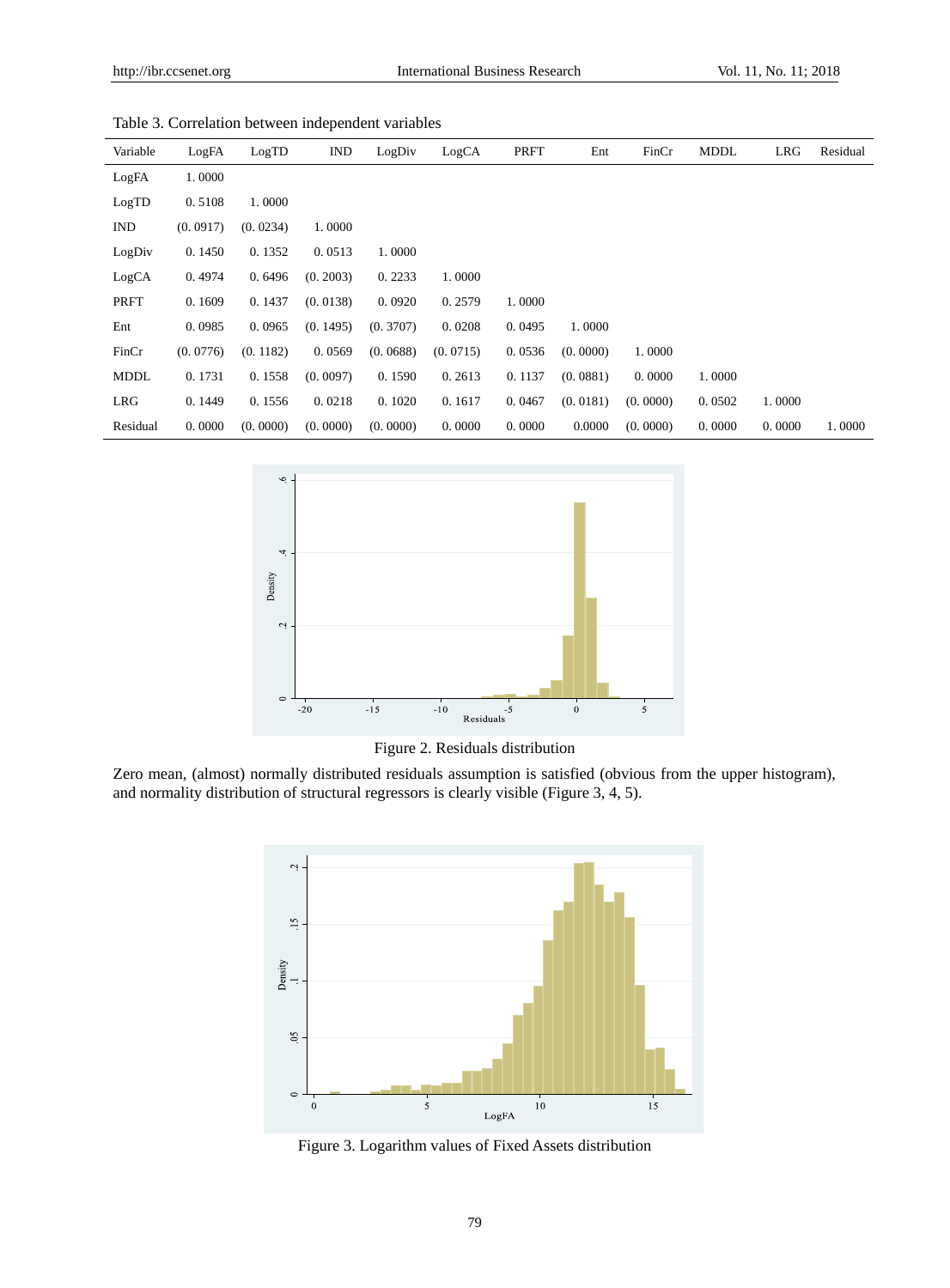

Figure 4. Logarithmic values of Dividends distribution





Considering the main features of the regressors and residuals, linear regression model is the best possible estimate for this type of regression. Functional form with logs application proves to be the best concept of explanation referring to the variety of firms with respect to their size and entity origin.

#### *4.6 Results Discussion and Practical Essence of Findings*

Seven out of ten independent variables are set to be significant. Among the four variables of special interest, total debts and dividends are not influential on firm's income growth. This suggest that debts are used for purposes other than to developed projects, while dividend policy has no effect on the firms growth trends, i.e. distribution of profit is not related to the growth potentials tools.

In addition, the variable reflecting the financial crisis lasting provides evidence of certain effect of the crisis on firms under research. Furthermore, profitability in general affects the growth of sales income. This suggests a necessity for predetermined conditions in case of implementing investments incentives policy.

Middle size firms do have different impact on the sales growth compared to small ones while large firms perform the same sales growth pattern as small firms. The latter can be explained due to very small number of large firms exhibiting the same pattern compared to small ones. Both findings fit to the expectations of the influences and encourage the use of the findings that provide significant impact on the income growth of the wood processing industry in B&H.

Practical essence of the findings: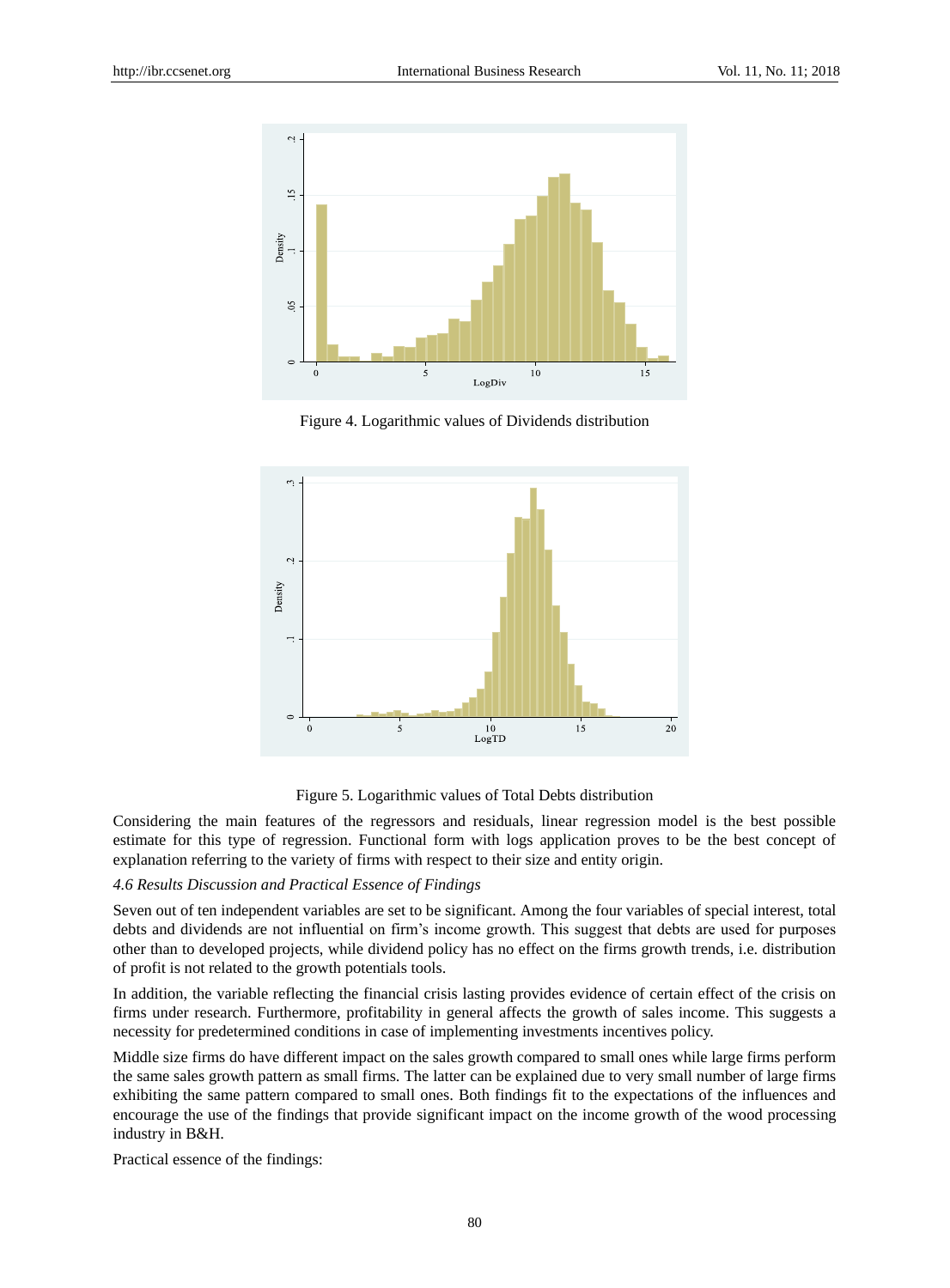$LogINC_{it} = 1.5 + 0.214 * LogFA_{it} + 0.049 * LogTD_{it} + 0.0076 * IND_{it} + 0.018 * LogDiv_{it} + 0.575 *$  $LogCA_{it} + 0.818 * PRFT_t + 0.381 * FED - 0.26 * FinCr_t + 0.321 * MDDL + 0.457 * LRG + e_i + u_{it}$ (2)

Fixed assets and current assets increase have not only statistical but also essential impact on sales growth. The conclusion comes out from values associated to the respected regressors. Both finding deserve particular focus. The former suggests clear incentive policy to facilitate further growth while the latter provides not only evidence of the necessity to bring this variable under control but also its huge effect on the sales growth performance.

Although from the theoretical perspective total debts are expected to have impact on the firms growth, this finding reveals the use of debts in purposes other than those related to firm's growth.

The ratio of indebtness although statistically significant is not that essential. Namely one unit point of this ratio, with other factors being unchanged, affects the income growth by only 0.76%. This corresponds to the latest finding on the total debts use affect. Dividend policy on its own is obviously not in use in respect of firm's value and other growth performances and it does not affect firm's sales income in any systemic and positive effect.

Profitable firms do generate huge impact on sales growth unlike those in the loss zone. This finding deserves particular attention of the decision makers when creating the investments incentive measures. Namely, profitability is to be set as a precondition to be satisfied in order to apply investment incentives policy program.

Furthermore, firms originated in Federacija Bosna i Hercegovina perform better than those in Republika Srpska. This finding justifies the application of the dummy variable suggesting entity origin of firms being examined.

Finally, years of the financial crises had a significant impact on wood processing firms in B&H. It affects the intercept variable negatively by almost 17%. It makes no sense to comment the intercept in this case while it shows what would be the log value of sales income in case when all variables are set to zero. However measuring it up by 17% and adding to other values does sound practically worth to be pointed out.

Taking into account the results of this research we cannot reject the first hypothesis. Therefore, investing in technologies and related assets contributes to firm's growth. It is necessary to implement investment incentives in order to facilitate further firm's income growth.

Hypothesis two is rejected. Financing structure, with an emphasis on borrowing policy, do not contribute to the operating activities growth. Education and trainings are needed to widespread awareness of the financial leverage potentials on firm growth.

Finally, hypothesis three is not rejected i.e. dividend policy has no impact on the main growth performance of the firm.

#### **5. Conclusions and Recommendations**

The findings of this research are very important and suggestive. The common impact of the investments into firm assets determines steady growth of the sales income. This finding justifies consequent investment incentive policy measures in the wood processing field in Bosnia & Herzegovina. Clear incentives policy for investments in wood industry assets is recommended.

Profitability affects the growth of sales income and therefore we suggest using this condition for implementing investments incentives policy.

Debts are used for purposes other than those related to the development projects. Attention should be focused on the proper education of the decision makers to understand how the leverage can be effectively used as a tool to prosper and what the consequences are when the external funding is misused or used for the short term purposes. Also, abovementioned investment incentives policy should account for reimbursement of debt costs incurred to finance fixed assets investments.

Dividend policy has no effect on the firm growth trends, i.e. distribution of profit is no under scrutiny of growth triggers potentials. This in turn reveals that firm's owners lack understanding of dividend policy role on firm value and growth performance. Attention should be focused on the proper education of the decision makers on how earnings reinvestment might impact firm's value and growth.

We recommend further researches by including more explanatory variables since the lack of some significant variables affecting the sales income is obvious for deepening the capacity of the existing model findings. Furthermore, inclusion of start-ups and firms with discontinued business history may strengthen the findings on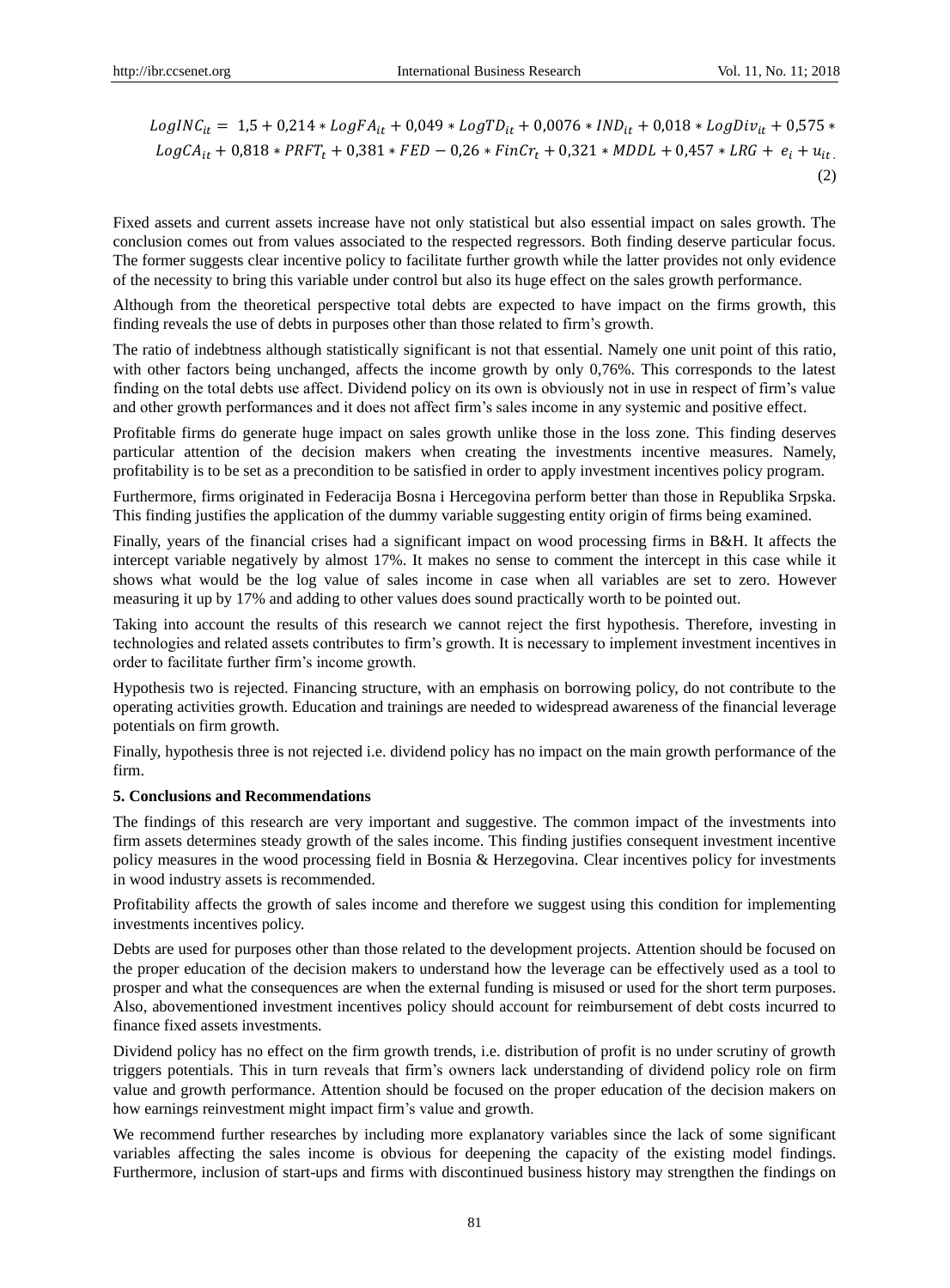the way towards consistent incentives policy. To conclude, we believe that similar researches in other industries with potentials of added value creation deserve focus and findings to shape respective industry growth strategies.

#### **References**

- Abor, J., & Bokpin, G. (2010). Investment opportunities, corporate finance and dividend payout policy Evidence from emerging markets. *Studies in Economics and Finance, 27*(3), 180-194. https://doi.org/10.1108/10867371011060018
- Adomako, S., Danso, A., & Damoah, J. O. (2016). The moderating influence of financial literacy on the reltionship between access to finance and firm growth in Ghana. *Venture capital, 18*(1), 43-61. https://doi.org/10.1080/13691066.2015.1079952
- Aggarwal, P. (2015). An Empirical Evidence of Measuring Growth Determinants of Indian Firms. *Journal of Applied Finance & Banking, 5*(2), 45-66.
- Almus, M. (2002). What characterizes a fast-growing firm? *Applied Economics, 12*, 1.497-1.508.
- Anderson, B. S., & Yoshihiro, E. (2013). The influence of firm age and intangible resources on the relationship between entrepreneurial orientation and firm growth among Japanese SMEs. *Journal of Business Venturing, 28*(3), 413-429. https://doi.org/10.1016/j.jbusvent.2011.10.001
- Anton, S. G. (2016). The impact of leverage on firm growth. Empirical evidence from Romanian listed firms. *Review of Economic & Business Studies, 9*(2), 147-158. https://doi.org/10.1515/rebs-2016-0039
- Antoni, O., & Chinaemerem, C. O. (2012). Impact of Capital Structure on the Financial Performance of Nigerian Firms. *Arabian Journal of Business and Management Review (OMAN Chapter)*, 43-61.
- Beia, Z., & Wijewardana, W. P. (2012). Financial leverage, firm growth and financial strength in the listed firms in Sri Lanka. *The 2012 International (spring) Conference on Asia Pacific Business Innovation & Technology Management, Procedia- Social and Behavioral Sciences*, (pp. 709-715).
- Brealy, R. A., Myers, S. C., & Marcus, A. J. (2007). *Osnove korporativnih finansija.* Zagreb: MATE d.o.o. Zagreb.
- Callen, J., Livnat, J., & Rayan, S. (1998). Capital expenditure: value-relevance and fourth-quarter effects. *The Journal of Financial Statement Analysis*, 13-24.
- Damodaran, A. (2011). *Aplied Corporate Finance, 3rd Edition.* New York: John Wiley & Sons.
- Delmar, F. (2007). Measuring growth: Methodological considerations and empirical results. *Donckels, R. & A. Miettinen Entrepreneurship and SME Research: On its Way to the Next Millennium*, 199-216.
- Django, T. M., & Tsapi, V. (2013). Determinants of dividend distribution in Cameroonian firms. *African Journal of Business Management, 7*(7), 579-590.
- Drexler, A., Fischer, G., & Schoar, A. (2014). Keeping It Simple: Financial Literacy and Rules of Thumb. *American Economic Journal:Applied Economics, 6*(2), 1-11. https://doi.org/10.1257/app.6.2.1
- Ebaid- El-Said, I. (2009). The impact of capital-structure choice on firm performance: empirical evidence from Egypt. *The Journal of Risk Finance, 10*(5), 477-487. https://doi.org/10.1108/15265940911001385
- Echevarria, D. (1998). Capital investment and the profitability of fortune 500 industrials:1971-1990. *Studies in Economics and Finance, 18*(1), 3-35. https://doi.org/10.1108/eb028740
- Fatemi, A., & Bildik, R. (2012). Yes, dividends are disappearing: Worldwide evidence. *Journal of Banking & Finance, 36*(3), 662-667. https://doi.org/10.1016/j.jbankfin.2011.10.008
- Fosu, S. (2013). Capital structure , product market competition and firm performance: Evidence from South Africa. *The Quarterly Review of Economics and Finance, 53*, 140-151. https://doi.org/10.1016/j.qref.2013.02.004
- Greenspan, A. (2002). Financial Literacy:A Tool for Economic Progress. *The Futurist, 36*(4), 37-41.
- Jensen, M., & Meckling, W. (1976). Theory of the firm: Managerial behavior, agency costs and ownership structure. *Journal of Financial Economics, 3*(4), 305-306. https://doi.org/10.1016/0304-405X(76)90026-X
- Kim, S. (2001). The near-term financial performance of capital expenditure: a managerial perspective. *Managerial Finance, 27*, 48-62. https://doi.org/10.1108/03074350110767330
- Labhane, N. B., & Mahakud, J. (2016). Determinants of Dividend Policy of Indian Firms: A Panel Data Analysis. *Paradigm, SAGE Publications, 20*(1), 36-55.